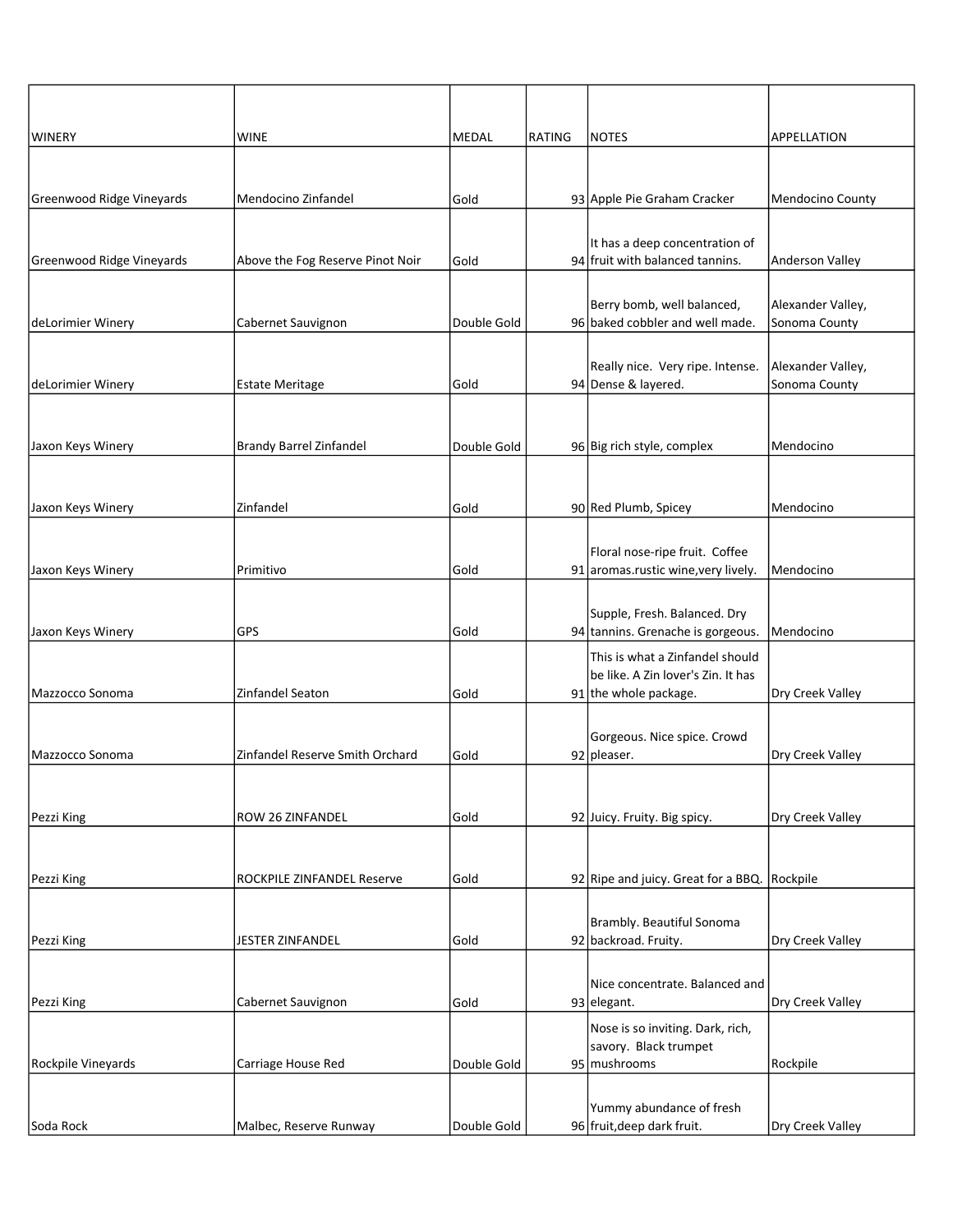| Soda Rock           | Cabernet Sauvignon, Twisted Rail | Double Gold | 97 Earthy, nice minerality                                                               | Alexander Valley                   |
|---------------------|----------------------------------|-------------|------------------------------------------------------------------------------------------|------------------------------------|
|                     |                                  |             | minerality, Really beautiful<br>black fruit. Coffee mocha with                           |                                    |
| lSoda Rock          | Lord Snort                       | Gold        | 92 touch of chocolate truffle.                                                           | Sonoma County                      |
| Soda Rock           | Zinfandel Wentworth              | Gold        | Jammy. Very Zin. Vanilla and<br>94 black cherry. Creany.                                 | Sonoma County                      |
| St. Anne's Crossing | <b>Bar None Zinfandel</b>        | Double Gold | Gorgeous flavors and balance.<br>Elegant and extracted. Even &<br>98 long. Great purity. | Sonoma Valley                      |
| St. Anne's Crossing | Split Rail Zinfandel             | Gold        | like at the fairgrounds.<br>Blueberry, red cherry.<br>90 Beautiful.                      | Dry Creek Valley                   |
|                     |                                  |             |                                                                                          |                                    |
|                     |                                  |             | Rich, full bodied spice and                                                              |                                    |
| St. Anne's Crossing | Tripi Zinfandel                  | Gold        | 92 everything nice.                                                                      | <b>Russian River Valley</b>        |
|                     | Los Chamizal Zinfandel           |             | 92 Black pepper and blackberry.                                                          | Sonoma Valley                      |
| St. Anne's Crossing |                                  | Gold        |                                                                                          |                                    |
| St. Anne's Crossing | Old Vine Zinfandel               | Gold        | 93 Big toasty. Savory. Spice.                                                            | Dry Creek Valley                   |
|                     |                                  |             |                                                                                          |                                    |
| St. Anne's Crossing | Angel's Share Petite Sirah       | Gold        | Dark chocolate and vanilla.<br>Lots of spice. Juicy mouth feel.<br>94 Long finish.       | <b>Russian River</b>               |
|                     |                                  |             |                                                                                          |                                    |
| Wilson of Dry Creek | RSV Zinfandel/Sydney             | Double Gold | Party in your mouth. Long<br>98 finish, sassy and depth.                                 | Dry Creek Valley                   |
|                     |                                  |             |                                                                                          |                                    |
| Wilson of Dry Creek | Zinfandel/Treborce               | Double Gold | 95 Cola, Oak, Big structure                                                              | Dry Creek Valley                   |
|                     |                                  |             |                                                                                          |                                    |
|                     |                                  |             | Integrated tannins, sexy black<br>97 fruit and beautiful.                                |                                    |
| Wilson of Dry Creek | RSV Zinfandel/Treborce           | Double Gold |                                                                                          | Dry Creek Valley                   |
|                     |                                  |             | Brown sugar, mocha,                                                                      |                                    |
| Wilson of Dry Creek | RSV Zinfandel/Rockpile           | Gold        | 90 strawberry.                                                                           | Sonoma County                      |
|                     |                                  |             | Ripe mixed berries. Lively                                                               |                                    |
| Wilson of Dry Creek | Primitivo / McClain              | Gold        | palate, very fresh with a crisp<br>91 finish. Touch of earthiness.                       | Alexander Valley,<br>Sonoma County |
|                     |                                  |             |                                                                                          |                                    |
|                     |                                  |             |                                                                                          |                                    |
| Wilson of Dry Creek | RSV Zinfandel/Tori               | Gold        | 92 Turbo-charged. Sweet tobacco.   Dry Creek Valley                                      |                                    |
|                     |                                  |             |                                                                                          |                                    |
| Wilson of Dry Creek | RSV Zinfandel/Molly's            | Gold        | Seamless. Vanilla, orange<br>92 popsicle, strawberry shortcake.                          | Dry Creek Valley                   |
|                     |                                  |             |                                                                                          |                                    |
|                     |                                  |             | Red plumb, spices and                                                                    |                                    |
| Wilson of Dry Creek | Zinfandel/Sonoma County          | Gold        | 92 blackberry.                                                                           | Sonoma County                      |